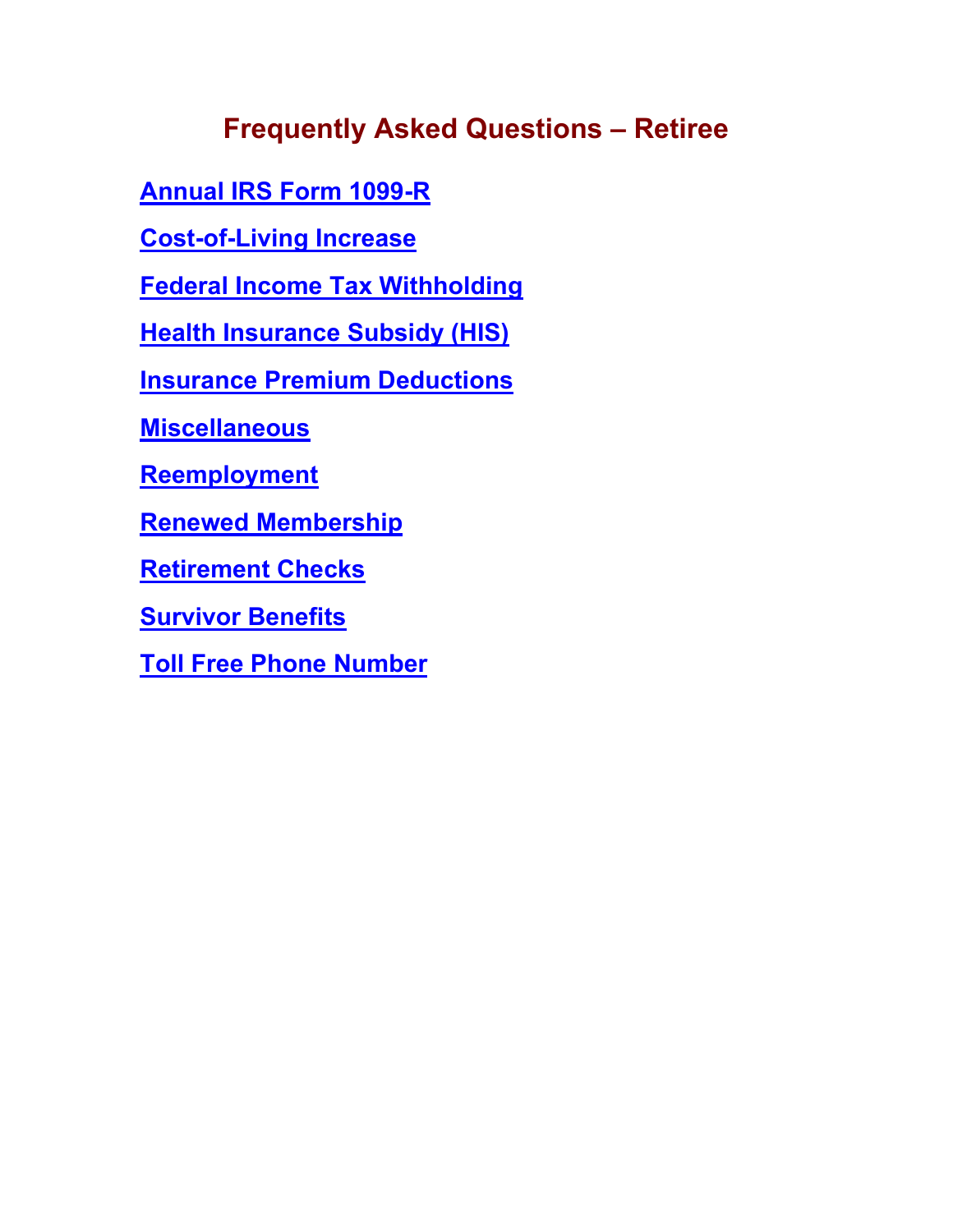## <span id="page-1-0"></span>**Annual IRS Form 1099-R**

### **When will I receive my IRS Form 1099R for filing my income taxes?**

A Retiree Annual Statement including IRS Form 1099-R is provided all FRS benefit recipients before January 31 every year. You can elect to receive your Form 1099-R earlier than mail by selecting 'electronic delivery' within your secure FRS Online account under the delivery preference section, otherwise your Form 1099-R will be mailed to you.

## <span id="page-1-1"></span>**Cost-of-Living Increase**

### **When do I receive a cost-of-living increase and how much will it be?**

If applicable, the cost-of-living increase is included in the retirement benefit paid at the end of each July. The increase is based on your June FRS retirement benefit, but does not include the Health Insurance Subsidy (HIS) amount or other benefits included in your monthly payment. If you have not been retired for a full year, your first cost-of-living increase will be a partial increase based on the number of months you have been retired in that fiscal year (July 1 - June 30). If your effective retirement date is prior to Aug. 1, 2011, your cost-of-living increase is 3 percent of your June benefit. If your effective retirement date is on or after Aug. 1, 2011, your cost-of-living increase will be a reduction from 3 percent based on your service before July 1, 2011, and your total service at retirement. Divide your pre-July 2011 service credit by the total service credit at retirement and then multiply this number by 3 percent. FRS members initially enrolled on or after July 1, 2011, will not have a COLA after retirement.

### **After I die, will my beneficiary or joint annuitant who is receiving continuing benefits from my account be eligible for cost-of-living increases?**

Yes, just like a retired member, your beneficiary or joint annuitant will continue to receive cost-of-living increases each July based on your COLA calculation mentioned above.

## <span id="page-1-2"></span>**Federal Income Tax Withholding**

### **Must federal income tax be withheld from my retirement benefit?**

No. You may choose not to have federal income tax withheld from your monthly retirement payment, by indicating your choice on a Withholding Preference Certificate, Form W-4P. If you have not returned a Form W-4P, the division is required apply a default tax table withholding rate of married with three allowances until you return a Form W4-P specifying the federal income tax withholding for your benefit.

NOTE: If you choose not to have federal income tax withheld from your monthly retirement payment, the IRS may require you to file quarterly estimated taxes. Please contact a tax advisor or the IRS for further information.

### **How do I submit a new Form W-4P?**

You can electronically submit your Form W-4P via your secure FRS Online account or go to the [Forms](http://dms.myflorida.com/human_resource_support/retirement/forms) page of the division's website to download a blank Form W-4P. Until we receive your new completed Form W-4P, taxes must be withheld based on your previous Form W-4P.

NOTE: If you choose not to have federal withholding tax withheld from your monthly retirement payment, you may be required to file a quarterly estimated tax. Please contact a tax advisor or the IRS for further information.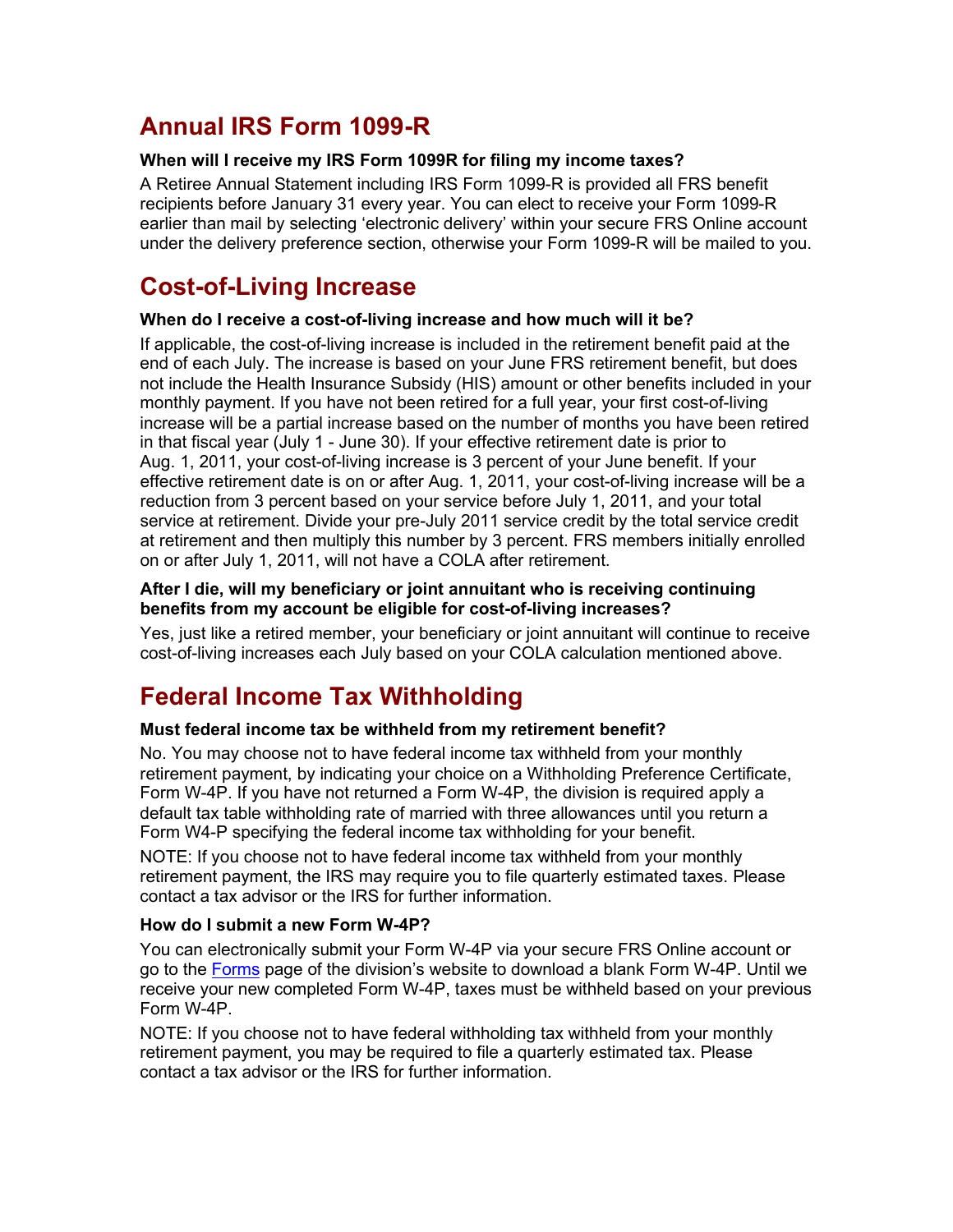### **Will I need to complete a new Form W-4P every year?**

No. The choice you make on your Form W-4P will remain in effect until you change it. You may change it at any time by completing a new Form W-4P.

### **Why does my Retiree Annual Statement say that I am married with three exemptions?**

If you have not returned your Form W-4P, this is the default withholding required under federal law. We must withhold taxes from your monthly retirement benefit using this status until you electronically submit your Form W-4P via your secure FRS Online account or complete and return the Withholding Preference Certificate, Form W-4P. Form W-4P is available from the [Forms](http://dms.myflorida.com/human_resource_support/retirement/forms) page of the division's website.

## <span id="page-2-0"></span>**Health Insurance Subsidy (HIS)**

### **What is the Health Insurance Subsidy (HIS) Program benefit?**

The retiree Health Insurance Subsidy Program benefit is an extra benefit included in the same payment as your FRS retirement benefit. The purpose of the HIS benefit is to help with the cost of health insurance. You can be carried on someone else's insurance policy and still qualify for the payment. Eligible applicants must apply to receive this extra benefit. Proof of health insurance coverage (includes Medicare or Tricare) is required.

### **I have my insurance premium deducted from my benefit payment. Will I automatically receive the Health Insurance Subsidy (HIS) benefit?**

No. If eligible, you must complete an Application for Health Insurance Subsidy, Form HIS-1. This application form is included in the packet sent to you after your name is added to the retired payroll or can be found on the [Forms](http://www.dms.myflorida.com/human_resource_support/retirement/forms) page of our website. When the completed application is returned to the division and approved, the eligible HIS benefit amount will be calculated and added to your next monthly retirement payment including any applicable retroactive subsidy payments.

### **How is the HIS benefit amount calculated?**

The amount of this monthly payment is calculated by multiplying your total years of creditable service (used to calculate your FRS pension benefit) by \$5. The maximum HIS payment is \$150. The minimum HIS payment is \$30.

### **How many months of retroactive HIS benefits do I qualify for?**

When we receive and approve your completed application, retroactive HIS payments are limited to the shorter period of back to your effective retirement date or a maximum of six months.

NOTE: Your health insurance certification must cover the entire period of retroactive payments.

### **I have health insurance coverage under my spouse's plan. Am I eligible to apply for the Health Insurance Subsidy (HIS)?**

Yes. You can download this form from the [Forms](http://www.dms.myflorida.com/human_resource_support/retirement/forms) page of our website or request Form HIS-1 from the Division of Retirement. Please refer to the [Contact Us](http://dms.myflorida.com/human_resource_support/retirement/contact_us) page of the division's website. When the completed application is returned to the division, the eligible HIS benefit amount will be calculated and added to your next monthly retirement payment, including any applicable retroactive subsidy payments.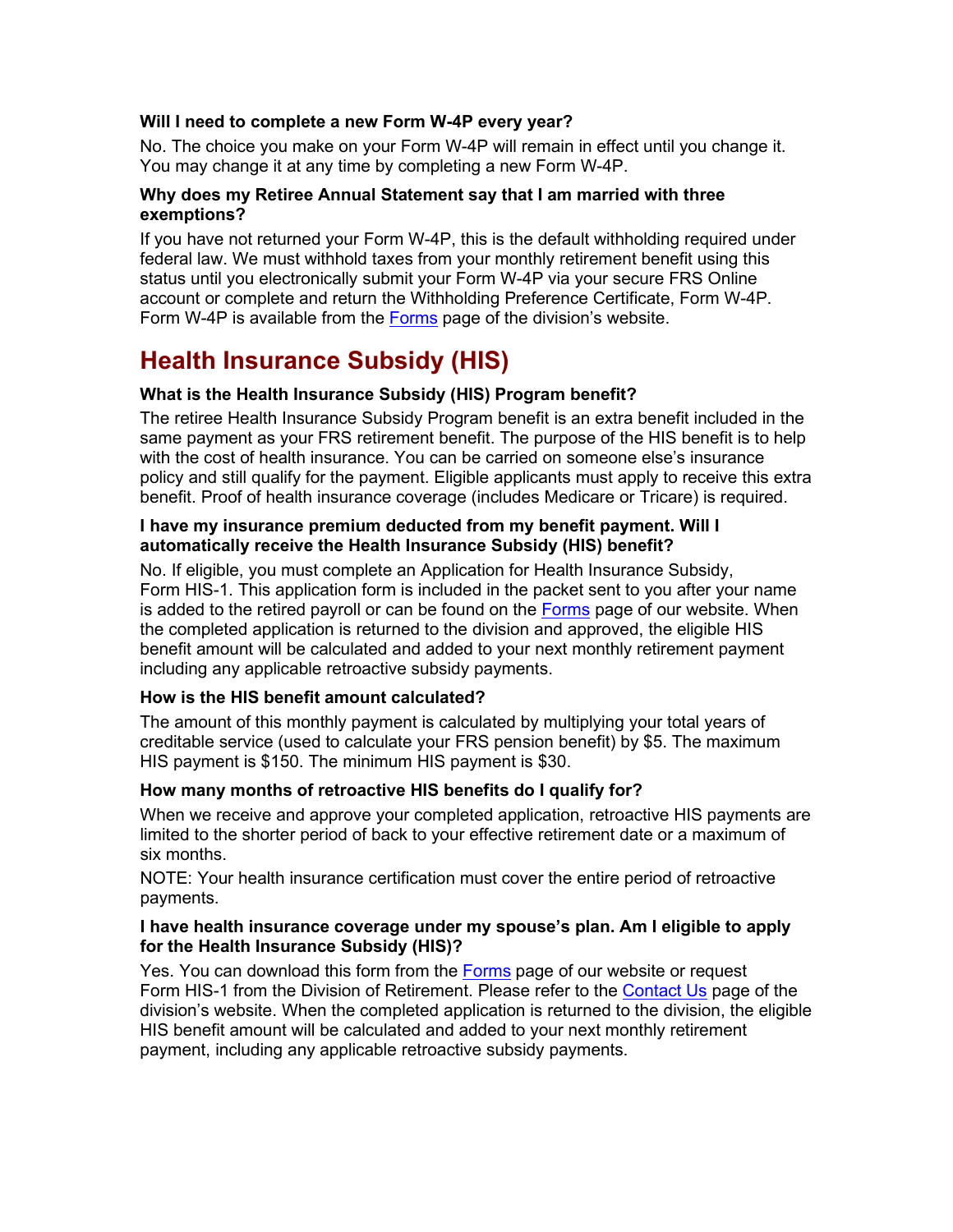### **I did not have health insurance when I retired two years ago. Now I am covered under Medicare. Am I eligible for the Health Insurance Subsidy (HIS)?**

Yes. You can download this form from the [Forms](http://www.dms.myflorida.com/human_resource_support/retirement/forms) page of our website or request Form HIS-1 from the Division of Retirement. Please refer to the [Contact Us](http://dms.myflorida.com/human_resource_support/retirement/contact_us) page of the division's website. When the completed application is returned to the division, the eligible HIS benefit amount will be calculated and added to your next monthly retirement payment, including any applicable retroactive subsidy payments.

### **Is the Health Insurance Subsidy (HIS) benefit taxable income?**

The HIS benefit is taxable income during the calendar year. Some or all of the HIS payments during a calendar year may be excluded from the income on your IRS Form 1099-R if one of following two criteria is met:

- Health premiums are deducted from your retirement payment by the Division of Retirement.
- Your former FRS employer reports to the division your annual health premium payments made directly to your former employer.

### **If I qualify for the HIS benefit tax exclusion, will all of my HIS payments be excluded?**

The amount excludable from your 1099-R taxable income amount is based on your total HIS payments received from January to December each year and your total health premiums during the same period. Your total HIS payment amount will be excluded up to the amount of your total health premium with the maximum being the annual HIS payment you received. Please note that if your total health premiums paid are less than your total HIS payment, the exclusion amount will be up to the total health premiums paid. The remaining portion of your total HIS payments will be treated as taxable income.

For example, if your total HIS payments equal \$1,800:

- If your total deducted health insurance premium is equal to or greater than \$1,800, all of your HIS payment is excluded from your taxable income.
- If your total deducted health insurance premiums equal \$800, only \$800 is excluded from taxable income and the remaining \$1,000 is taxable income.

## <span id="page-3-0"></span>**Insurance Premium Deductions**

### **How can I have payroll deduction of my health insurance premiums?**

Contact your health insurance provider office to ask if payroll deduction of premiums from your FRS pension benefit is a payment option.

If it is an option, staff at your provider office will provide you the necessary forms. Your insurance provider office is responsible for submitting your premium deduction information to the Division of Retirement. If payroll deduction is not a payment option and your insurance provider office wants to provide that service, the insurance representative should contact the Division of Retirement.

### **How can I stop or change my deducted insurance premium?**

Contact your insurance provider to make the request. Your insurance provider is responsible for submitting premium deduction change or stop information to the Division of Retirement.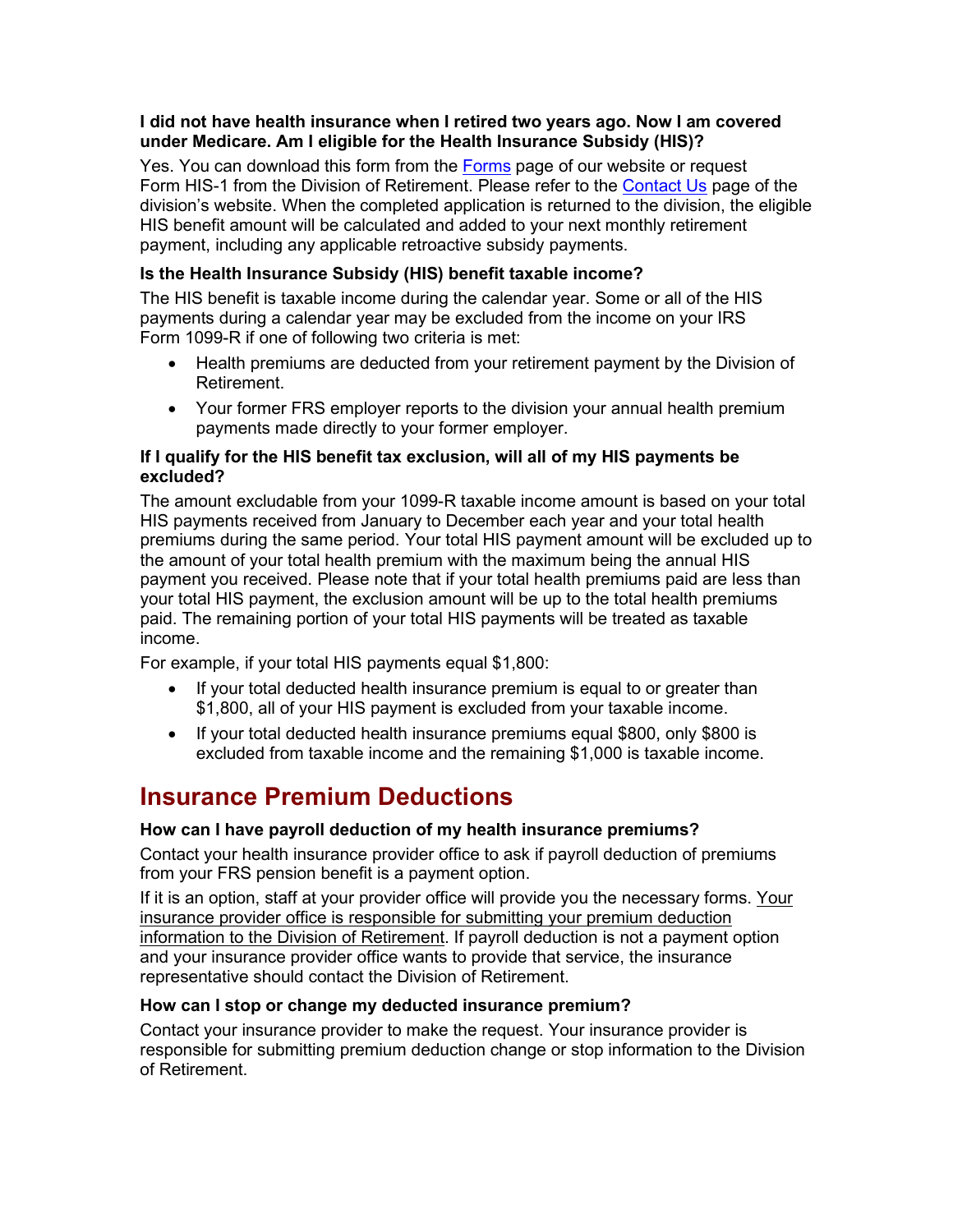### **How can I get a refund of overpaid insurance premiums?**

Contact your insurance provider to request applicable refunds.

#### **Are insurance premiums that are deducted from my retirement check pretax benefits?**

No. Insurance premiums are not deducted on a pretax basis from your retirement payment.

### **How can I get a summary of insurance premiums deducted each calendar year?**

The Retiree Annual Statement that includes your IRS Form 1099-R contains a summary of insurance premium deductions for each calendar year.

### <span id="page-4-0"></span>**Miscellaneous**

#### **Can I have state income taxes owed for another state deducted from my FRS retirement payment?**

No. The State of Florida does not have an income tax and the Division of Retirement does not withhold state income taxes for other states.

### **Can I receive a refund of my employee contributions?**

If you are retired you cannot receive a refund of your contributions, these funds are part of the monthly benefit you receive and cannot be issued separately.

If you have not retired you may receive a refund of your contributions but you must be terminated from all FRS-covered employment for at least three consecutive months to receive a refund of your contributions. Upon receiving a refund you will forfeit all service credit earned during the period covered by the refund.

### <span id="page-4-1"></span>**Reemployment**

### **What are the restrictions on my reemployment after I retire or conclude my DROP participation?**

After you retire under the FRS, you may work for any public employer that does not participate in the FRS without affecting your FRS benefits. You may work for a private employer as long as you do not provide any paid or unpaid services to any FRS participating employers through your private employment.

There are, however, certain termination requirements and reemployment limitations that affect your retirement benefit if you are employed with FRS-participating employers during the first 12 calendar months after your effective retirement date without Deferred Retirement Option Program (DROP) participation or after your DROP termination date.

The termination requirements and reemployment limitations with FRS-participating employers are:

The first six calendar months of your retirement require you to be terminated. You must meet the definition of termination by severing all employment relationships with all FRS-participating employers for the first six calendar months of your retirement or the first six calendar months after your DROP termination date. This includes providing any service, whether paid or unpaid, to any FRS-participating employer, even if that service is provided through a third-party company or as an independent contractor.

If you do not meet the definition of termination, you will void your retirement. You and your employing agency are jointly and severally liable for repaying any retirement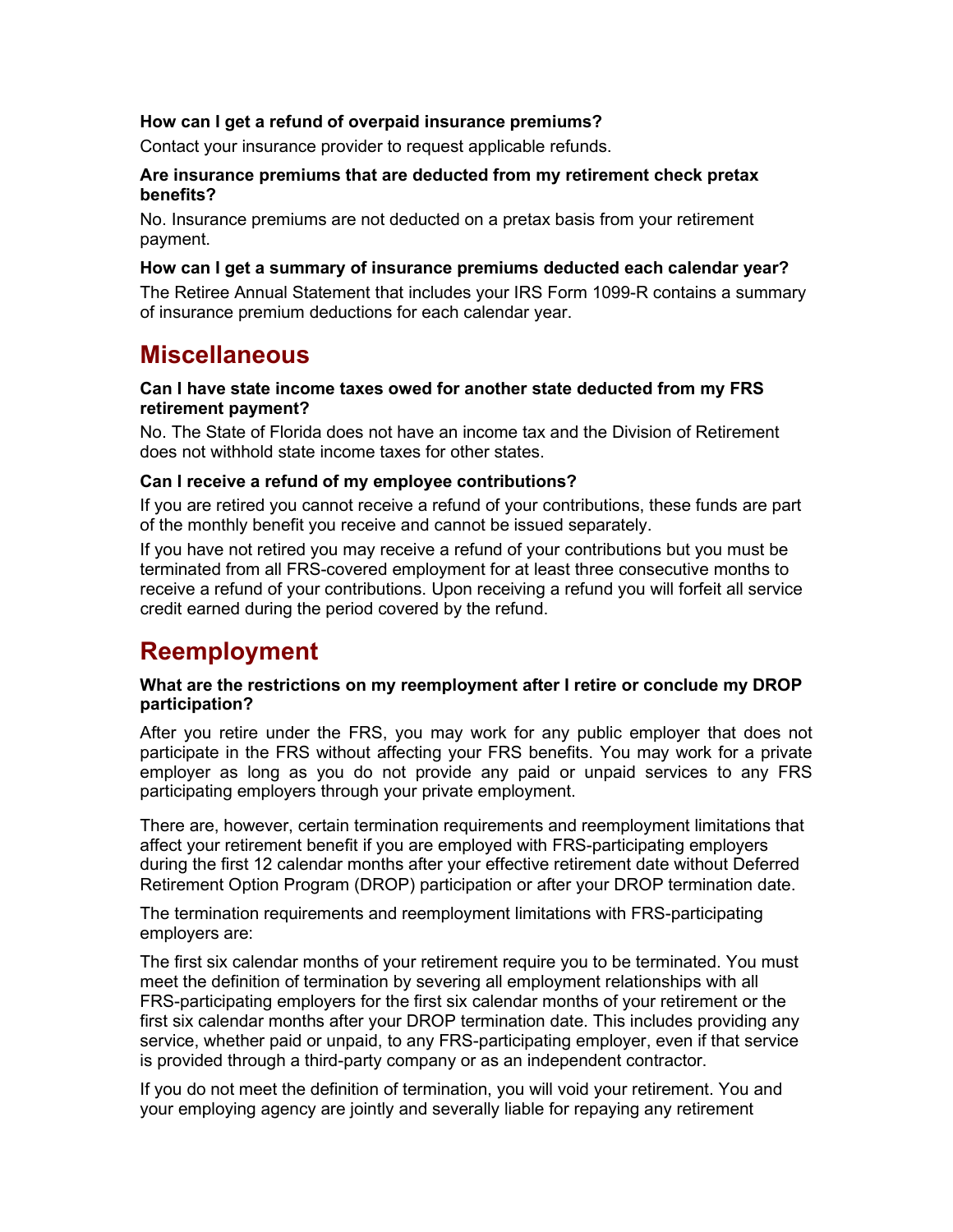benefits you receive (including a DROP payout) while working or providing services to an FRS participating employer during this required termination period.

Voiding your retirement applies even if the position you hold is not covered by the FRS but is with an FRS employer. This restriction also applies to employment with the same employer if your agency withdrew from the FRS effective Jan. 1, 1996, for newly hired employees.

You may not receive both a salary and a retirement benefit in the same month during the seventh through twelfth calendar months of your retirement or after your DROP termination date. This restriction applies even if the particular position you hold is not covered by the FRS but is with an FRS employer. You must inform us if you work for an FRS employer during the reemployment limitation period.

Your retirement benefits are forfeited for the months you are employed by an FRS employer during the reemployment limitation period. You and your employing agency are jointly and severally liable for repaying any retirement benefits you receive while working during this period.

Effective March 9, 2018, there is one exception to the restrictions on reemployment limitations after retirement. If you are a retired law enforcement officer, you may be reemployed as a school resource officer by an employer that participates in the FRS during the seventh through twelfth calendar months after your retirement date or after your DROP termination date and receive both your salary and retirement benefits.

There are no limits on working for an FRS employer after you have been retired for 12 calendar months.

If you are reemployed with a participating employer, you will be required to sign a statement that your reemployment does not violate these provisions.

**Note: Employment with an FRS employer includes any full-time, part-time, temporary, other personal services (OPS), contractual services or noncontractual services with your previous employer or any other FRS employer.**

### <span id="page-5-0"></span>**Renewed Membership**

### **Am I eligible for renewed membership if I return to work after I retire from the FRS?**

Retirees of a state-administered retirement system including the FRS Pension Plan and the FRS Investment Plan who are initially reemployed in covered employment by June 30, 2010, will renew their membership. Service credit will be earned toward a subsequent retirement benefit until retirement. Renewed members may elect to participate in the FRS Pension Plan or Investment Plan; alternatively they may elect to participate in non-integrated defined contribution plans in lieu of the FRS for positions with certain employers. Renewed members who retire again, including former DROP participants, are once more subject to termination requirements and reemployment limitations.

Renewed members are not eligible to participate in DROP and are not eligible for disability retirement. However, the surviving spouse and dependent children of a renewed member may qualify for survivor benefits.

Retirees initially reemployed in a regularly established position on or after July 1, 2010, through June 30, 2017, are not eligible for renewed membership and will not earn creditable service toward a subsequent retirement benefit. This restriction from renewed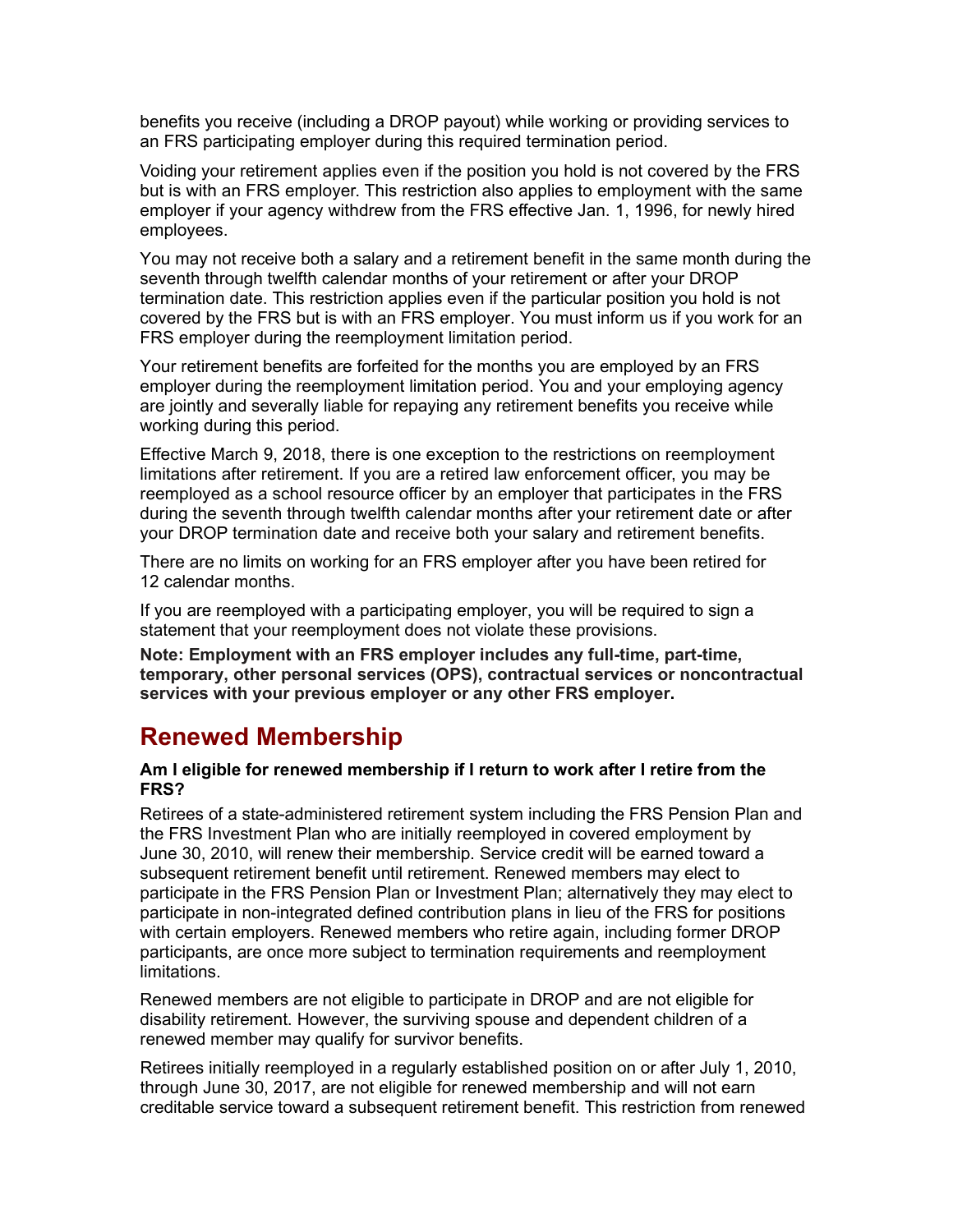membership includes retirees of the FRS Pension Plan, the FRS Investment Plan, the State University System Optional Retirement Program (SUSORP), the Senior Management Service Optional Annuity Program (SMSOAP), the State Community College System Optional Retirement Program (SCCSORP), and local government senior managers covered by a separate arrangement with their employers.

Retirees of the SUSORP, the SMSOAP, the SCCSORP, and the FRS Investment Plan will become renewed members of the FRS Investment Plan, the SUSORP or the SCCSORP depending upon the plan covering the position held if employed in a regularly established position and initially enrolled on or after July 1, 2017. FRS Pension Plan retirees remain ineligible for renewed membership if initially reemployed on or after July 1, 2010.

## <span id="page-6-0"></span>**Retirement Checks**

### **What should I do if I don't receive my retirement benefit payment, or if my check is lost or stolen?**

If you do not receive your retirement check on the last business day of the month, please wait until the fifth business day of the following month before contacting the Division of Retirement about your missing retirement benefit payment. The toll free telephone number for members outside the Tallahassee area is 844-377-1888 and the local telephone number is 850-907-6500. You may also contact the Division of Retirement staff by email at [retirement@dms.fl.gov.](mailto:retirement@dms.fl.gov)

We must allow the Postal Service until the fifth business day of the following month to deliver the check. If your check is lost or stolen, call or email the Division of Retirement immediately so we can place a stop payment on the check and issue a replacement check. Please note that it takes at least ten business days to issue a replacement check. Using direct deposit can eliminate possible mailing delays or waiting for a replacement check to be issued.

## <span id="page-6-1"></span>**Survivor Benefits**

### **How do I change my beneficiary after retiring?**

To change your beneficiary under Option 1 or 2, you must complete Form FST-12 and return it to the division after signing it in the presence of a Notary Public. To obtain this form, you can download a copy from the [Forms](http://dms.myflorida.com/human_resource_support/retirement/forms) page of the division's website or request the form from the Division of Retirement by telephone toll free at 844-377-1888, local 850-907-6500, or by email at [retirement@dms.fl.gov.](mailto:retirement@dms.fl.gov) There is no limit on the number of times you may change your beneficiary under Option 1 or 2.

### **Is it possible to change my joint annuitant after I retire?**

Yes, if you retire under Option 3 or Option 4, you may change the designation of your joint annuitant, but you are limited to two changes only. However, your retirement benefit will be recalculated to reflect the change and the new benefit amount will likely be lower. Contact the Division of Retirement by telephone toll free at 844-377-1888, local 850-907-6500, or by email at [retirement@dms.fl.gov](mailto:retirement@dms.fl.gov) to get more information.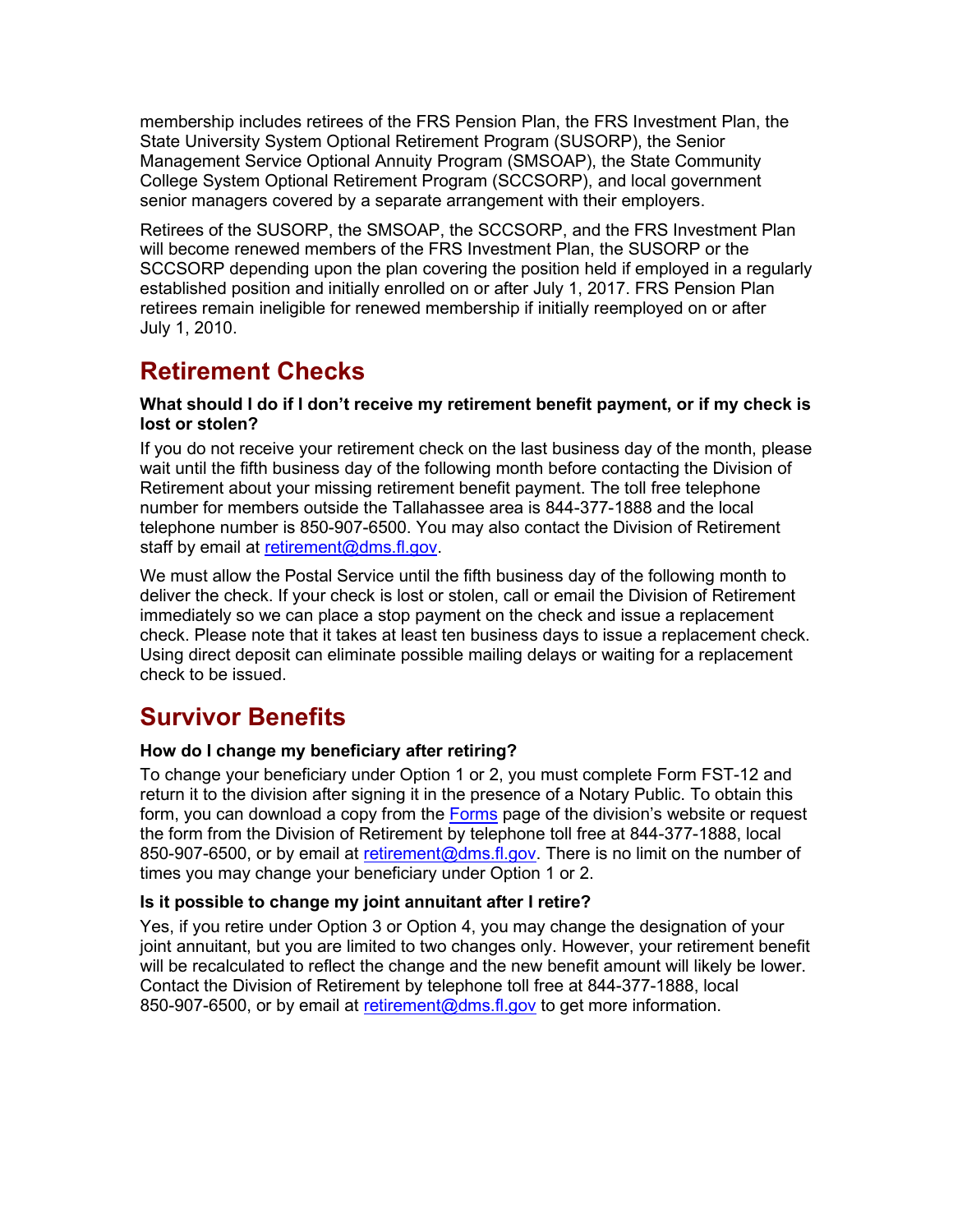### **After I retire, how can I verify who is the beneficiary of my retirement account and what benefits will be due at my death?**

To verify beneficiary and survivor benefit information, contact the Division of Retirement by telephone toll free at 844-377-1888, local 850-907-6500, or by email at [retirement@dms.fl.gov.](mailto:retirement@dms.fl.gov)

### **Who should my family contact in the event of my death?**

In the event of your death, your family can report your death via FRS Online, or they can contact the Division of Retirement by telephone toll free at 844-377-1888, local 850-907-6500, or by email at [retirement@dms.fl.gov.](mailto:retirement@dms.fl.gov)

### **Should the retirement benefit payment issued at the end of the month of my death be returned to the Division of Retirement?**

No. Your estate is entitled to the benefit payment issued at the end of the month of your death.

### **What should the administrator of my estate do if there is trouble cashing or depositing the retirement benefit received after my death?**

If the person responsible for your estate is unable to properly cash or deposit the benefit payment received after your death, the benefit payment should be returned to the Division of Retirement. The check will be reissued payable to your estate.

### **After I die, can my beneficiary or joint annuitant remarry and continue receiving a benefit from my account?**

Yes. Remarriage does not affect the benefit payment a beneficiary or joint annuitant is receiving.

### **If my beneficiary or joint annuitant dies after I retire, may I change my benefit payment option so I may receive a higher monthly benefit?**

No, you may not change your selected option once you cash or deposit a benefit payment.

### **May I change my benefit payment option if my spouse dies or if we divorce?**

No, if you are retired, you may not change your selected option once you cash or deposit any retirement benefit. However, you may change the designation of your beneficiary or joint annuitant. Contact the Division of Retirement by telephone toll free at 844-377-1888, local 850-907-6500, or by email at [retirement@dms.fl.gov](mailto:retirement@dms.fl.gov) for information and the appropriate form.

### **How will my benefit be recalculated if I decide to change my joint annuitant?**

Your monthly benefit will be recalculated using actuarial factors based on the current ages of both you and your new joint annuitant. This usually results in a reduction of benefits.

### **If I select an Option 3 or Option 4 benefit under the FRS and divorce my spouse after I receive my first retirement benefit payment, may I remove him or her as my joint annuitant?**

Yes, you may remove your ex-spouse as your joint annuitant unless you are prevented from doing this by a Qualified Domestic Relations Order (QDRO). This is known as nullifying your joint annuitant. Please request additional information from the Division of Retirement by telephone toll free at 844-377-1888, local 850-907-6500, or by email at [retirement@dms.fl.gov.](mailto:retirement@dms.fl.gov)